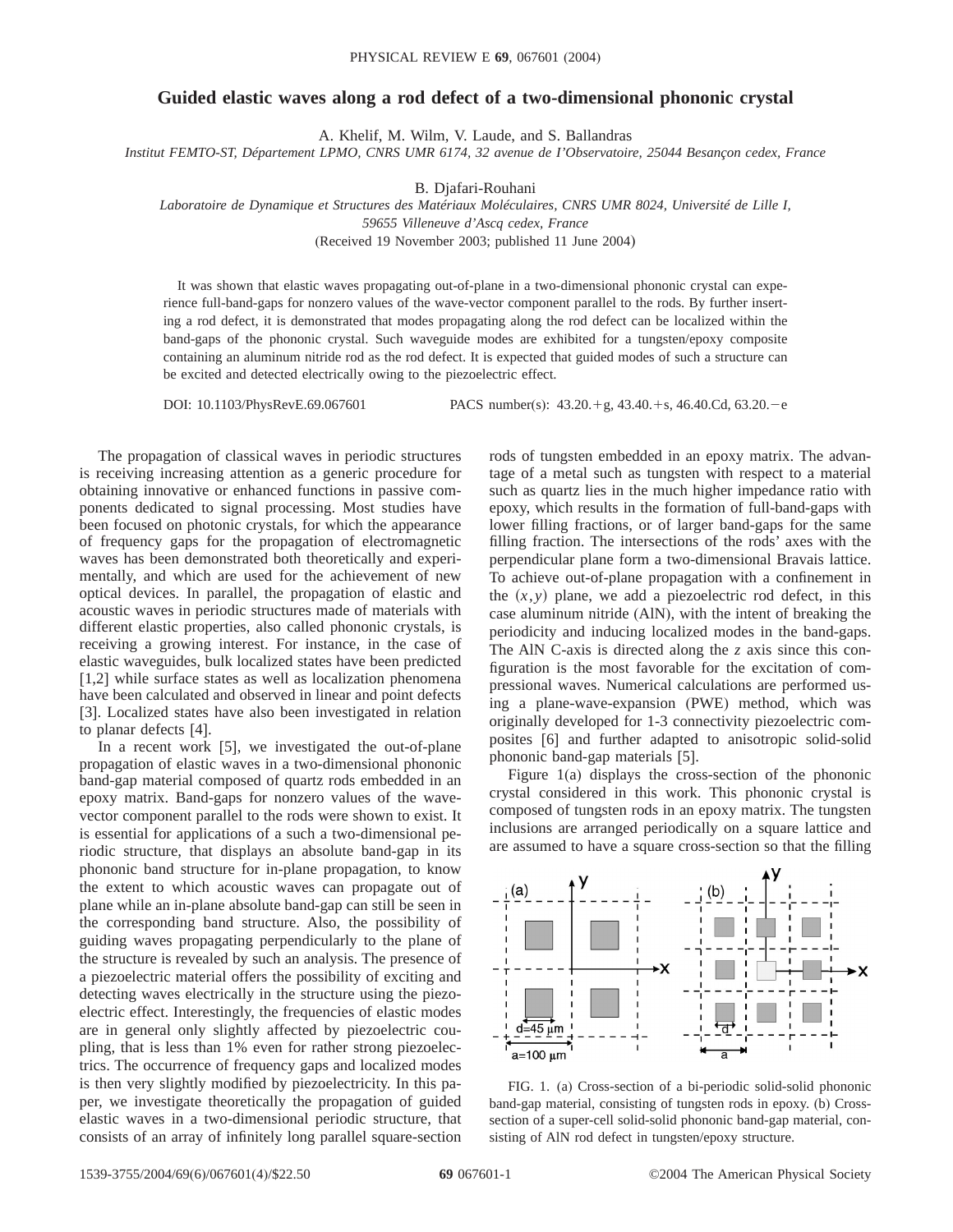| Material | Mass density<br>(kg/m <sup>3</sup> ) | Elastic constants<br>$(10^{10} \text{ N/m}^2)$ |                         |          |          |          | Piezoelectric constants<br>(C/m <sup>2</sup> ) |          |          | Dielectric constants<br>$(10^{-11} \text{ F/m})$ |                 |
|----------|--------------------------------------|------------------------------------------------|-------------------------|----------|----------|----------|------------------------------------------------|----------|----------|--------------------------------------------------|-----------------|
|          | ρ                                    | $c_{11}$                                       | $c_{12}$                | $c_{13}$ | $c_{33}$ | $c_{44}$ | $e_{15}$                                       | $e_{31}$ | $e_{33}$ | $\epsilon_{11}$                                  | $\epsilon_{33}$ |
| AlN      | 3260                                 | 34.5                                           | 12.5                    | 12       | 39.5     | 11.8     | $-0.48$                                        | $-0.58$  | 1.55     | 8                                                | 9.5             |
| W        | 19300                                | 50                                             | $\cdots$                | $\cdots$ | $\cdots$ | 15.13    | $\cdots$                                       | $\cdots$ | $\cdots$ | $\cdots$                                         | $\cdots$        |
| Epoxy    | 1142                                 | 0.7537                                         | $\cdot$ $\cdot$ $\cdot$ | $\cdots$ | $\cdots$ | 0.1482   | $\cdots$                                       | $\cdots$ | $\cdots$ | 3.8                                              | $\cdots$        |

TABLE I. Mechanical constants of aluminum nitride (AIN), tungsten (W) and epoxy. Only independent constants are given for each material.

fraction  $(d/a)^2$  is 0.20. For instance, the width of the inclusions  $d=45 \mu m$  for a lattice parameter  $a=100 \mu m$ . This choice of materials provides a very high scattering contrast since the ratio between the longitudinal acoustic impedances of tungsten and epoxy is around 35. Table I displays the material constants used in the computations.  $6\times6$  Fourier and Bloch-Floquet harmonics are used for computations of the perfect phononic crystal band structure. Let us notice that for off-plane propagation considered in this paper the three components of the displacement field remain coupled together. A very accurate convergence of the results, using the PWE method, will require the use of more Fourier components in the expansion of the parameters and the displacement field. However, we have chosen to limit this number for the following reason. In studying localized modes associated with the rod defects, we shall need to introduce a super-cell much larger than the unit cell of the phononic crystal. Accordingly, the number of the reciprocal wave vectors needed to obtain the same convergence properties as for the perfect phononic crystal will considerably increase. Therefore, in choosing the number of reciprocal wave vectors taken into account, our aim is to obtain a good physical description of the band structures within the limitation related to computation possibilities.

Figure 2 shows the band structures in the  $(k_x, k_y)$  plane projected onto the reduced-frequency normalized-wave-



FIG. 2. Projection of the phononic band structures in the  $(k_x, k_y)$ plane onto the  $(k_z, f)$  plane, for the tungsten-epoxy phononic crystal. Delimited white regions indicate absolute stop-bands in the  $(k_x, k_y)$  plane.

vector plane. The reduced-frequency is defined as *fa*, where *f* is the frequency, while the normalized-wave-vector  $\gamma$  $=k_z a/2\pi$ . The out-of-plane wave-vector component  $k_z$  corresponds to the propagation constant along the axis of the tungsten rods and is normalized with respect to the centerto-center distance *a* between the two nearest tungsten rods. Figure 2 reveals several band-gaps that appear in white. Several absolute band-gaps for nonzero out-of-plane wavevectors are visible, although the filling fraction is quite small  $(20\%)$ . No propagation and no vibration are allowed in these regions. For  $\gamma_z = 0$ , two band-gaps appear in the  $(k_x, k_y)$  plane that are labeled (b) and (c). For these gaps, the ratios of the bandwidth to the midgap equal 43% and 19%, respectively. When  $\gamma$ <sub>z</sub> increases, the widths of band-gaps (b) and (c) decrease and vanish when  $\gamma$ <sub>z</sub> $\approx$  0.29. At the same time, other band-gaps labeled (d), (e), (f), (g) and (h) appear. The frequency width and the extension of the band-gaps as a function of  $\gamma$ <sub>z</sub> are different. The width of the low-frequency band-gap, labeled (a) in Fig. 2, is seen to increase quasimonotonically from zero with increasing  $\gamma$ <sub>z</sub>. In fact, when  $\gamma$ <sup> $\neq$ </sup>0 there is a minimum frequency below which no extended solutions exist. This is because the slowest wave in the structure is the bulk-epoxy transverse mode, irrespective of the values of  $k_x$  and  $k_y$ . Thus, a band-gap below the first band opens up in the phononic band structure for nonzero  $\gamma_z$ , whose width increases as  $\gamma$ <sub>z</sub> increases.

In order to achieve waveguiding along the rods, we break the periodicity of the structure by introducing a defect. This is produced by replacing one tungsten rod by one aluminum nitride (AlN) rod, as depicted in Fig. 1(b). The width of the square section of the AlN rod is the same as for tungsten rods, i.e., 45  $\mu$ m for a period of 100  $\mu$ m. The longitudinal acoustic impedance of AlN is ten times larger than that of epoxy, although it is three times less than that of tungsten. For practical computations, a super-cell is defined so that the AlN/tungsten/epoxy structure can still be investigated with the PWE method. The super-cell is a  $3 \times 3$  tungsten-rod array with the central rod replaced by an AlN rod, as depicted in Fig. 1(b). Since the super-cell is three times larger than the elementary cell,  $18 \times 18$  Fourier and Bloch-Floquet harmonics are used for computations with the defective phononic crystal, in order to retain the same convergence properties.

In order to investigate the changes induced by the presence of the AlN rod defect, Fig. 3 displays the dispersion diagram for modes that propagate inside the structure with a propagation constant  $\gamma$ <sub>z</sub>=0.1. Four band-gaps are apparent. From low to high frequencies, the first, third and fourth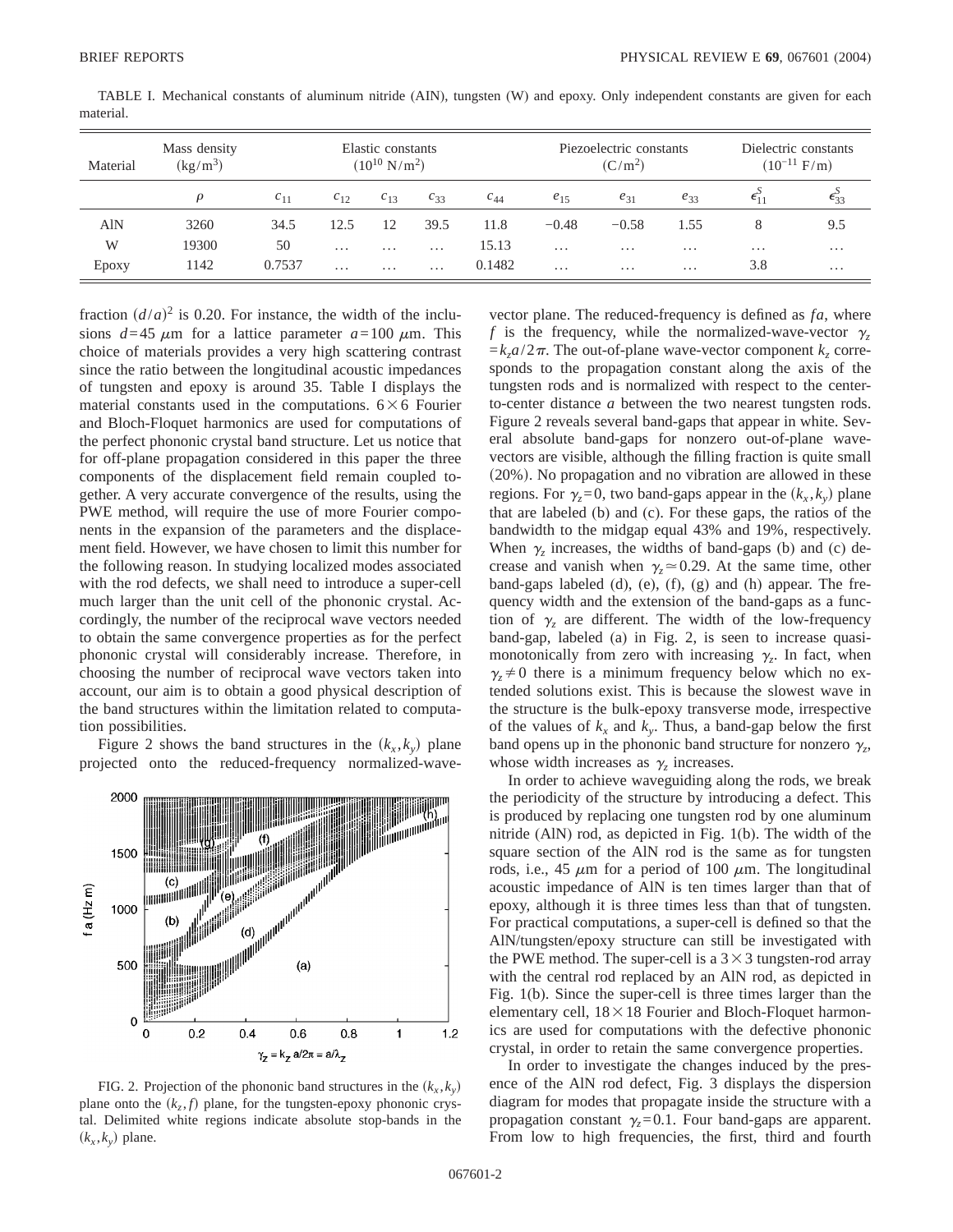

FIG. 3. The phononic band structures in the  $(k_x, k_y)$  plane along the M- $\Gamma$ -X-M path for  $\gamma_z$ =0.1, for the tungsten/epoxy/AlN structure. Defect modes appear in two band-gap regions.

band-gaps are labeled (a), (b) and (c), respectively in Fig. 2. When introducing the defect rod, four flat branches — labeled F, C1, T, and  $C2$  — appear in the band-gap regions. Three of them appear in the third band-gap and one in the fourth. Whatever the in-plane wave-vector, there is no dispersion for these defect modes, i.e., they are localized in the  $(x, y)$  plane around the defect region with a transverse group velocity  $(d\omega/dk)$  equal to zero. This is a clear indication that guided modes exist for frequencies inside the band-gaps. In order to illustrate the confinement of defect modes, the eigenvectors for all flat branches are plotted in Figs. 4 and 5. Among these maps, the F and T modes depicted in Fig. 4 have mostly an in-plane polarization. Indeed, mode F depicted in Fig. 4(a) is the fundamental flexural mode of the



FIG. 4. Relative magnitude of in-plane displacements for (a) the flexural mode, F, with  $fa = 751.9$  m/s and (b) the torsional mode, T, with  $fa=929.0$  m/s for the tungsten/epoxy/AlN structure.  $\gamma_z=0.1$ for these computations.



FIG. 5. Relative magnitude of out-plane displacements of (a) the compression mode, C1, with  $fa = 848.0$  m/s and (b) the compression mode, C2, with  $fa = 1198.4$  m/s for the tungsten/epoxy/AlN structure.  $\gamma_z = 0.1$  for these computations.

rod defect with only components  $u_x$  and  $u_y$  in the  $(x, y)$  plane. This mode is in fact degenerate because of the in-plane isotropy of the structure. Similarly, mode T depicted in Fig. 4(b) is a torsional mode with components  $u_x$  and  $u_y$ , that is localized around the rod defect. Modes C1 and C2 are depicted in Fig. 5. These modes are of the longitudinal or compressional type, with mostly a *uz* component, and they are localized inside and in the vicinity of the rod defect. Mode C1, depicted in Fig. 5(a), is well confined inside and around the AlN rod. Mode C2, depicted in Fig. 5(b), has a more complex structure as the displacements of the AlN rod and of the epoxy interstice are in opposite phase.

It is remarkable that the modes that have been found are exactly of the same types as those found in classical elastic waveguides [7], i.e. we identified flexural, torsional and compressional modes. In classical elastic waveguides, the boundary conditions are responsible for the apparition of a discrete number of guided modes. In the present case, the phononic crystal surrounding the defect rod plays a similar role for frequency intervals within which an absolute bandgap exists.

The four guided modes described above are spatially localized in the defect region in the  $(x, y)$  plane, but they are propagative in the *z* direction. Figure 6 shows the band structures in the  $(k_x, k_y)$  plane projected onto the reducedfrequency normalized-wave-vector plane, for the tungsten/ epoxy/AlN structure. These band structures are to be compared with those of perfect phononic crystal, i.e., the tungsten/epoxy structure, displayed in Fig. 2. The white regions again indicate absolute band-gaps in the  $(k_x, k_y)$  plane. It can be noticed that the band-gaps obtained with the supercell are almost identical to those obtained with the elementary cell. This demonstrates that the band-gap properties of the phononic crystal are not significantly perturbed by the